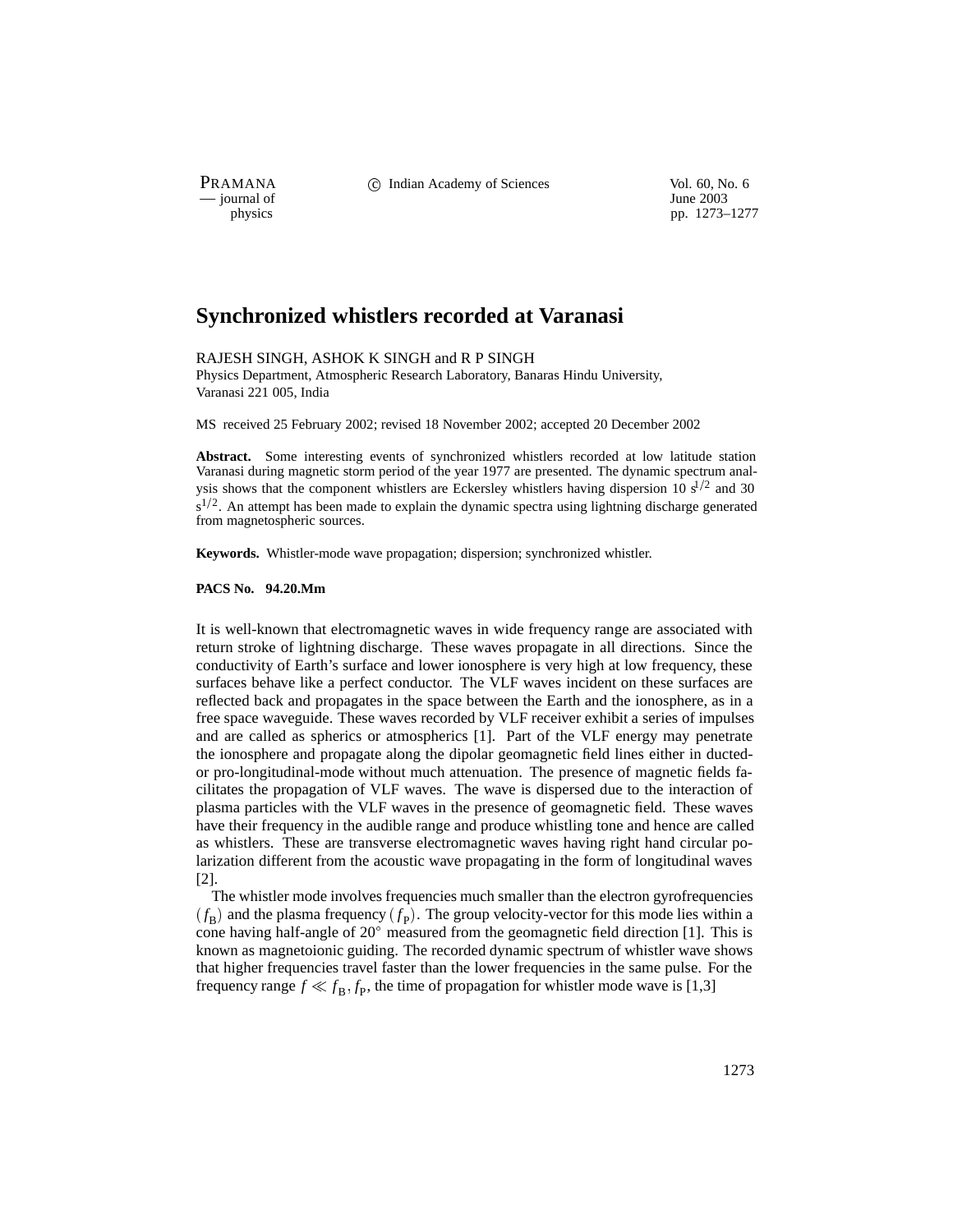*Rajesh Singh, Ashok K Singh and R P Singh*

$$
\tau = f^{-1/2} \left[ \frac{1}{2C} \int_S \frac{f_{\rm p} ds}{(f_{\rm B} \cos \theta)^{1/2}} \right],
$$

where d*s* is path-element and integral is to be evaluated along the geomagnetic field line. The above equation shows that signals emitted simultaneously during the lightning discharge will be received at the magnetic conjugate point at different time. This means that the monochromatic pulse generated at the source, after propagating through a plasma medium embedded in the magnetic field is received in the form of dispersed pulse. The dispersion produced in the pulse depends upon plasma density, strength of magnetic field, wave frequency, wave normal angle and path length. If the wave has propagated once along the field line, we call it one-hop whistler. On the other hand, if the wave propagates *n*-times along the field line before being received, then such waves are called as *n*-hop whistlers. The dispersion of one-hop and *n*-hop whistlers is 1 : *n*, where *n* is integer numbers  $1, 2, 3, 4, \ldots$ . The waves propagate along the geomagnetic field lines either in ductedor pro-longitudinal-mode without appreciable attenuation and spreading in wave energy and hence *n* can have large values [4].

In this brief report, we present some examples of synchronized whistlers which were recorded at low latitude Indian station at Varanasi (geomag. lat.  $= 14^{\circ}55^{\prime}N$ ,  $L = 1.07$ ) during magnetically disturbed days – 9th, 19th and 22nd March 1977. A large number of whistlers were recorded [5]. The data were analyzed and the lifetime of whistler duct and the east–west component of plasmaspheric electric field was determined [6]. While analyzing the data we found completely new type of unexpected whistlers named as 'synchronized' whistlers during the magnetic storm period ( $\Sigma K_{\rm p} = 10$ ) of March 19, 1977. Two selected examples from about twenty such events are shown in figure 1. Whistler occurrence started around 0000 hrs IST and lasted up to 0302 hrs IST on March 19, 1977. During this period more than hundred whistlers were recorded and  $K<sub>P</sub>$  index varied between 2 and 5. The occurrence rate of whistlers is shown in figure 2. Figure 1 shows that the synchronized whistler consists of two whistler components separated by a frequency dependent time delay. In figure 1a, the first three whistler traces namely *A*, *B* and *C* are multiflash whistlers having dispersion of about 10 s<sup>1/2</sup>. The other two traces *E* and *L* are three-hop and one-hop whistlers having dispersion of about 30 s<sup>1/2</sup> and 10 s<sup>1/2</sup> respectively. The difference in time delay between the two components *E* and *L* typically decreases to zero at a frequency of about 4 kHz giving an impression that the two components have merged at this frequency. The dispersion analysis of the *E* and *L* traces shows that each component has separate causative spherics as indicated by an arrow in the figure. This implies that the two electron whistlers originate from separate lightning impulses. In the second case (figure 1b), at least, the *E* trace appears beyond the crossing point. The fact that the two signals forming a synchronized whistler starting from two different lightning sources in the same region speaks of its rare appearance.

The occurrence rate (figure 2) shows a feeble but discernible periodicity, which may be an indication of ducted propagation and periodicity could represent the duct lifetime [6,7]. The dispersion analysis shows that the one-hop and three-hop whistlers having dispersion of about 10 s<sup>1/2</sup> and 30 s<sup>1/2</sup> respectively may have propagated along the *L* value corresponding to Varanasi in ducted mode or pro-longitudinal mode because during magnetic storm period trapping conditions are not well-understood and non-ducted whistlers suffer heavy absorption by the ionospheric plasma. For example, three-hop whistler must suffer an additional four times absorption in the lower ionosphere and due to high attenuation it is impossible to receive three-hop whistlers by ground-based equipment. Waves propagating

1274 *Pramana – J. Phys.,* **Vol. 60, No. 6, June 2003**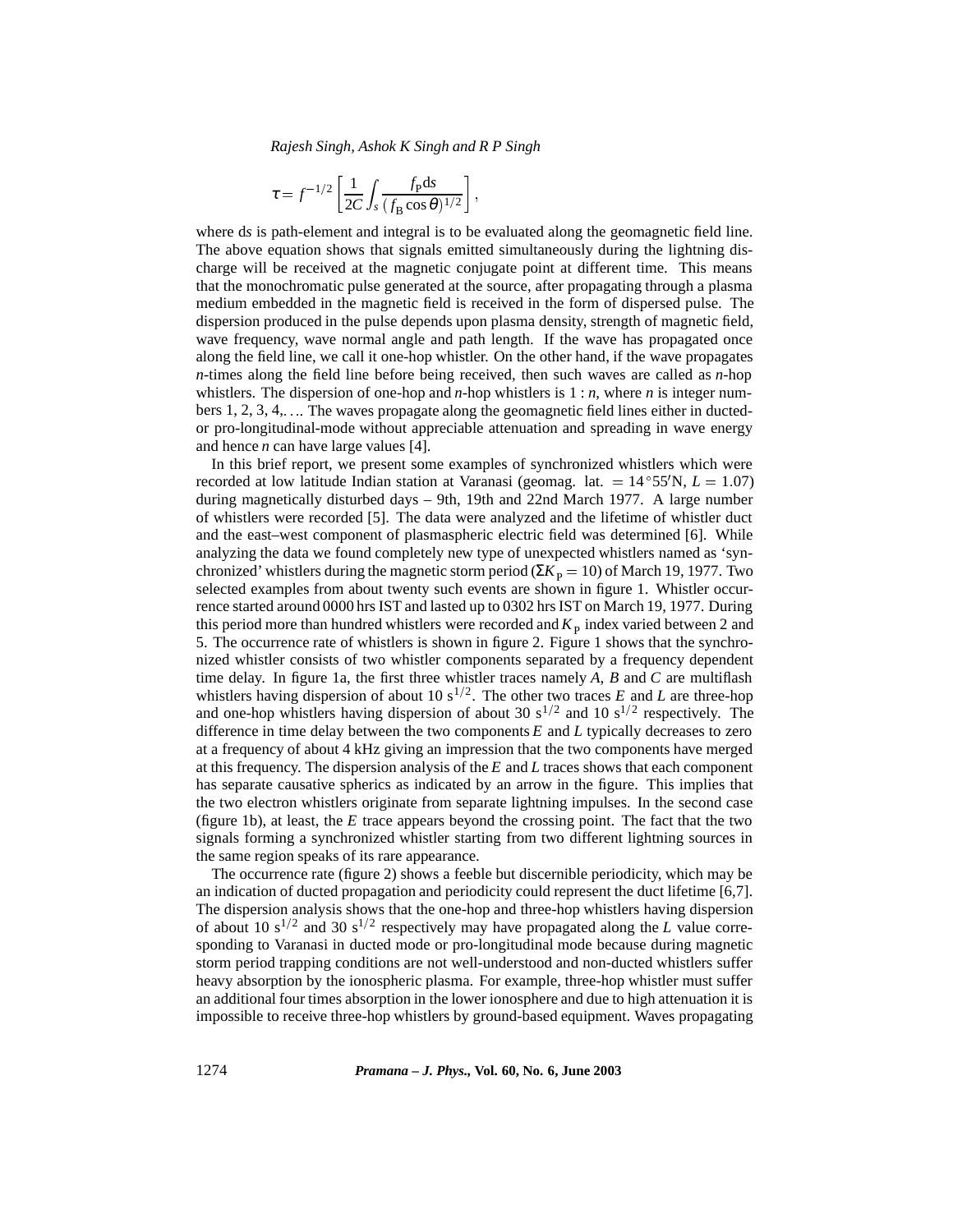*Synchronized whistlers recorded at Varanasi*



**Figure 1.** Examples of synchronized whistler recorded on March 19, 1977.

in ducted- and pro-longitudinal-mode suffer very little attenuation. However, based on the ground observations we can only say that the waves have propagated along the field lines. The mode of propagation cannot be deciphered. Ohta *et al* [8] using three-dimensional ray tracing for realistic ionosphere/magnetosphere model (the electron density profile with latitudinal and longitudinal gradients and international geomagnetic reference field) showed the possibility of detection of three-hop whistlers at low latitude stations in the northern hemisphere when the VLF waves are launched at small wave normal angle  $(< 4^{\circ})$  in the southern hemisphere. Thus, echo train whistlers recorded at low latitudes can be explained by considering pro-longitudinal non-ducted mode propagation along the geomagnetic field lines.

The dynamic spectrum of synchronized whistlers can be explained by considering field aligned propagation of *E* and *L* components. Suppose, a lightning discharge in the southern hemisphere feeds energy in whistler mode which propagates along geomagnetic field lines  $(L = 1.07)$  gets reflected from the ionosphere in the northern hemisphere and reaches the southern hemisphere. In the southern hemisphere, wave energy causes excitation of lightning discharge which generates *L*-components [9]. The original wave energy again gets reflected in the southern hemisphere leading to *E*-components. Both the *E* and *L*

*Pramana – J. Phys.,* **Vol. 60, No. 6, June 2003** 1275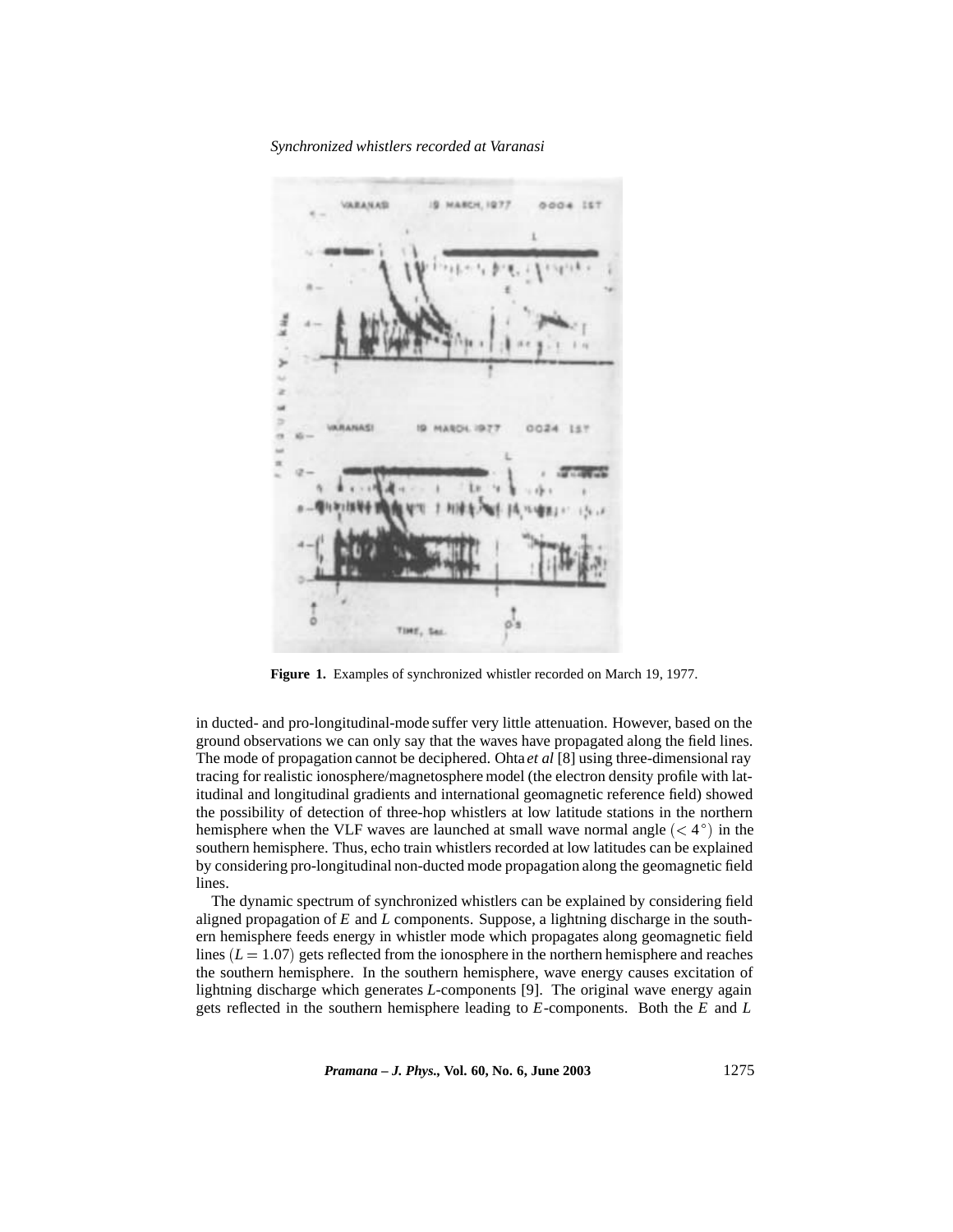*Rajesh Singh, Ashok K Singh and R P Singh*



**Figure 2.** The occurrence rate of whistlers summed over ten minute intervals recorded on March 19, 1977.

components propagate along the field line to be received in the northern hemisphere as synchronized whistlers. The initial whistler wave energy propagating from the southern hemisphere may have interacted with counter streaming energetic electrons leading to their precipitation into the atmosphere of the southern hemisphere [10,11]. These energetic electrons precipitated into the atmosphere could easily excite lightning discharge [12,13]. In fact there are various observations whose interpretation independently suggested the existence of discharges triggered by the sources lying in the magnetosphere [14–16]. This is to be noted that Khosa *et al* [17] have mistakenly identified these whistlers as hook whistlers. In hook whistlers, both the traces are generated by the same causative lightning impulse [18] whereas in synchronized whistlers two traces are initiated by different discharges.

In this brief report, we have presented the dynamic spectra of synchronized whistlers recorded at Varanasi, which may be explained by considering both the constituent whistler signals to have propagated along the *L*-value corresponding to the recording station at Varanasi and one of the constituent (one-hop whistler) to be generated by a lightning discharge excited by the electrons that were precipitated in the southern hemisphere due to their interaction with the initial whistler wave traveling towards the northern hemisphere.

## **Acknowledgement**

One of the authors, Rajesh Singh is thankful to CSIR, New Delhi for providing financial assistance. This work is partly supported by DST, Government of India under SERC project.

1276 *Pramana – J. Phys.,* **Vol. 60, No. 6, June 2003**